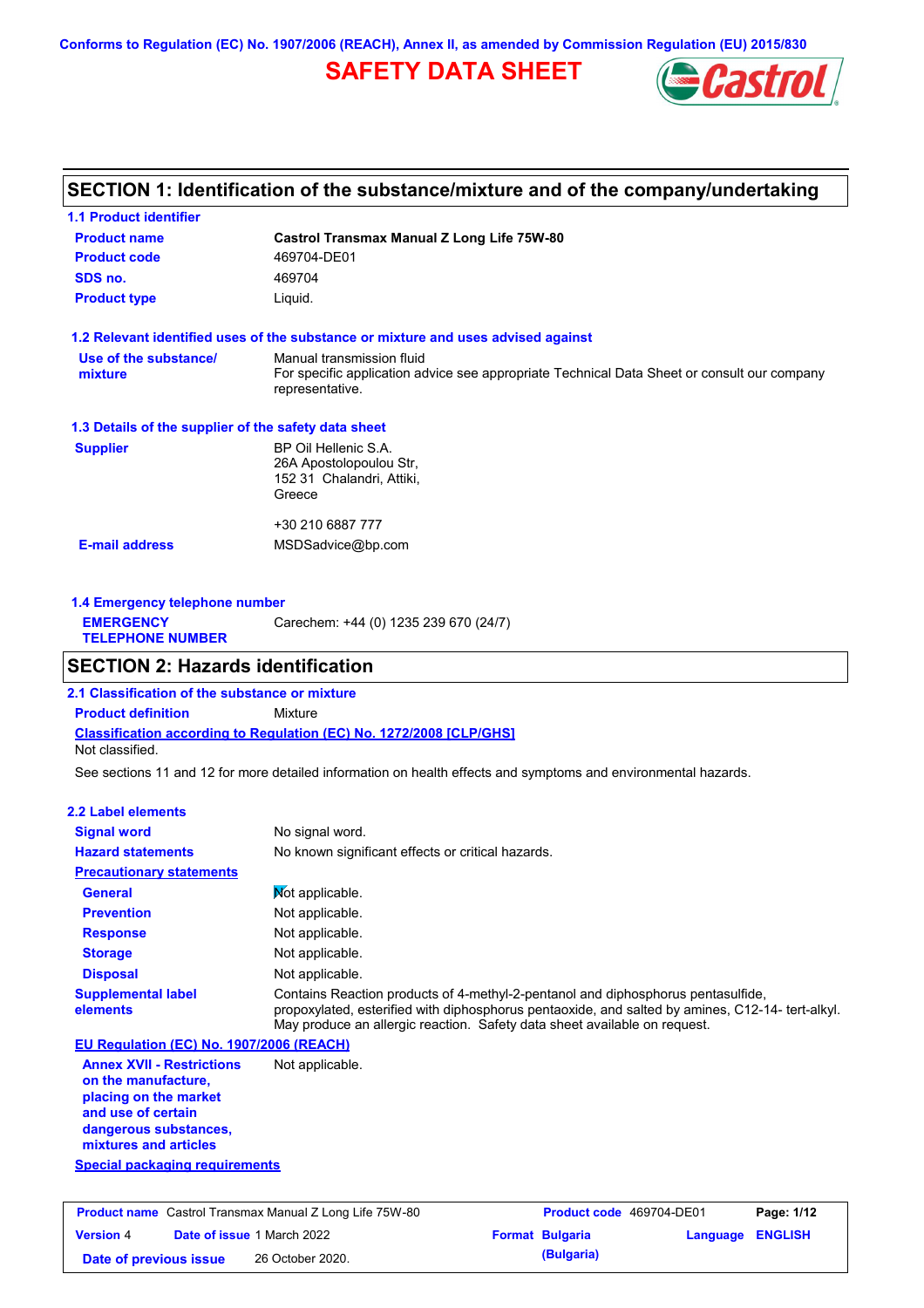## **SECTION 2: Hazards identification**

| <b>Containers to be fitted</b><br>with child-resistant<br>fastenings                                                     | Not applicable.                                                                                               |
|--------------------------------------------------------------------------------------------------------------------------|---------------------------------------------------------------------------------------------------------------|
| <b>Tactile warning of danger</b>                                                                                         | Not applicable.                                                                                               |
| 2.3 Other hazards                                                                                                        |                                                                                                               |
| <b>Results of PBT and vPvB</b><br>assessment                                                                             | Product does not meet the criteria for PBT or vPvB according to Regulation (EC) No. 1907/2006,<br>Annex XIII. |
| <b>Product meets the criteria</b><br>for PBT or vPvB according<br>to Regulation (EC) No.<br><b>1907/2006, Annex XIII</b> | This mixture does not contain any substances that are assessed to be a PBT or a vPvB.                         |
| Other hazards which do<br>not result in classification                                                                   | Defatting to the skin.                                                                                        |

### **SECTION 3: Composition/information on ingredients**

Mixture

#### **3.2 Mixtures**

**Product definition**

Synthetic base stock. Proprietary performance additives.

| <b>Product/ingredient</b><br>name                                                                                                                                                    | <b>Identifiers</b>                                                                        | $\frac{9}{6}$ | <b>Regulation (EC) No.</b><br>1272/2008 [CLP]                                              | <b>Type</b> |
|--------------------------------------------------------------------------------------------------------------------------------------------------------------------------------------|-------------------------------------------------------------------------------------------|---------------|--------------------------------------------------------------------------------------------|-------------|
| Dec-1-ene, homopolymer,<br>hydrogenated Dec-1-ene, oligomers,<br>hydrogenated                                                                                                        | REACH #: 01-2119486452-34 ≥75 - ≤90<br>EC: 500-183-1<br>CAS: 68037-01-4                   |               | Not classified.                                                                            | $[2]$       |
| Distillates (petroleum), hydrotreated<br>heavy paraffinic                                                                                                                            | REACH #: 01-2119484627-25 ≤3<br>EC: 265-157-1<br>CAS: 64742-54-7<br>Index: 649-467-00-8   |               | Asp. Tox. 1, H304                                                                          | [1] [2]     |
| Distillates (petroleum), solvent-<br>dewaxed heavy paraffinic                                                                                                                        | REACH #: 01-2119471299-27 ≤3<br>$EC: 265-169-7$<br>CAS: 64742-65-0<br>Index: 649-474-00-6 |               | Asp. Tox. 1, H304                                                                          | [1] [2]     |
| Distillates (petroleum), hydrotreated<br>light paraffinic                                                                                                                            | REACH #: 01-2119487077-29 ≤3<br>EC: 265-158-7<br>CAS: 64742-55-8<br>Index: 649-468-00-3   |               | Asp. Tox. 1, H304                                                                          | [1] [2]     |
| Distillates (petroleum), solvent-<br>dewaxed light paraffinic                                                                                                                        | REACH #: 01-2119480132-48 ≤3<br>EC: 265-159-2<br>CAS: 64742-56-9<br>Index: 649-469-00-9   |               | Asp. Tox. 1, H304                                                                          | [1] [2]     |
| Reaction products of 4-methyl-<br>2-pentanol and diphosphorus<br>pentasulfide, propoxylated, esterified<br>with diphosphorus pentaoxide, and<br>salted by amines, C12-14- tert-alkyl | REACH #: 01-2119493620-38 <1<br>$EC:$ -<br>$CAS. -$                                       |               | Acute Tox. 4, H302<br>Eye Irrit. 2, H319<br>Skin Sens. 1B, H317<br>Aquatic Chronic 2, H411 | $[1]$       |

**See Section 16 for the full text of the H statements declared above.**

#### **Type**

[1] Substance classified with a health or environmental hazard

[2] Substance with a workplace exposure limit

[3] Substance meets the criteria for PBT according to Regulation (EC) No. 1907/2006, Annex XIII

[4] Substance meets the criteria for vPvB according to Regulation (EC) No. 1907/2006, Annex XIII

[5] Substance of equivalent concern

[6] Additional disclosure due to company policy

Occupational exposure limits, if available, are listed in Section 8.

|                        | <b>Product name</b> Castrol Transmax Manual Z Long Life 75W-80 | <b>Product code</b> 469704-DE01 |                  | Page: 2/12 |
|------------------------|----------------------------------------------------------------|---------------------------------|------------------|------------|
| <b>Version 4</b>       | <b>Date of issue 1 March 2022</b>                              | <b>Format Bulgaria</b>          | Language ENGLISH |            |
| Date of previous issue | 26 October 2020.                                               | (Bulgaria)                      |                  |            |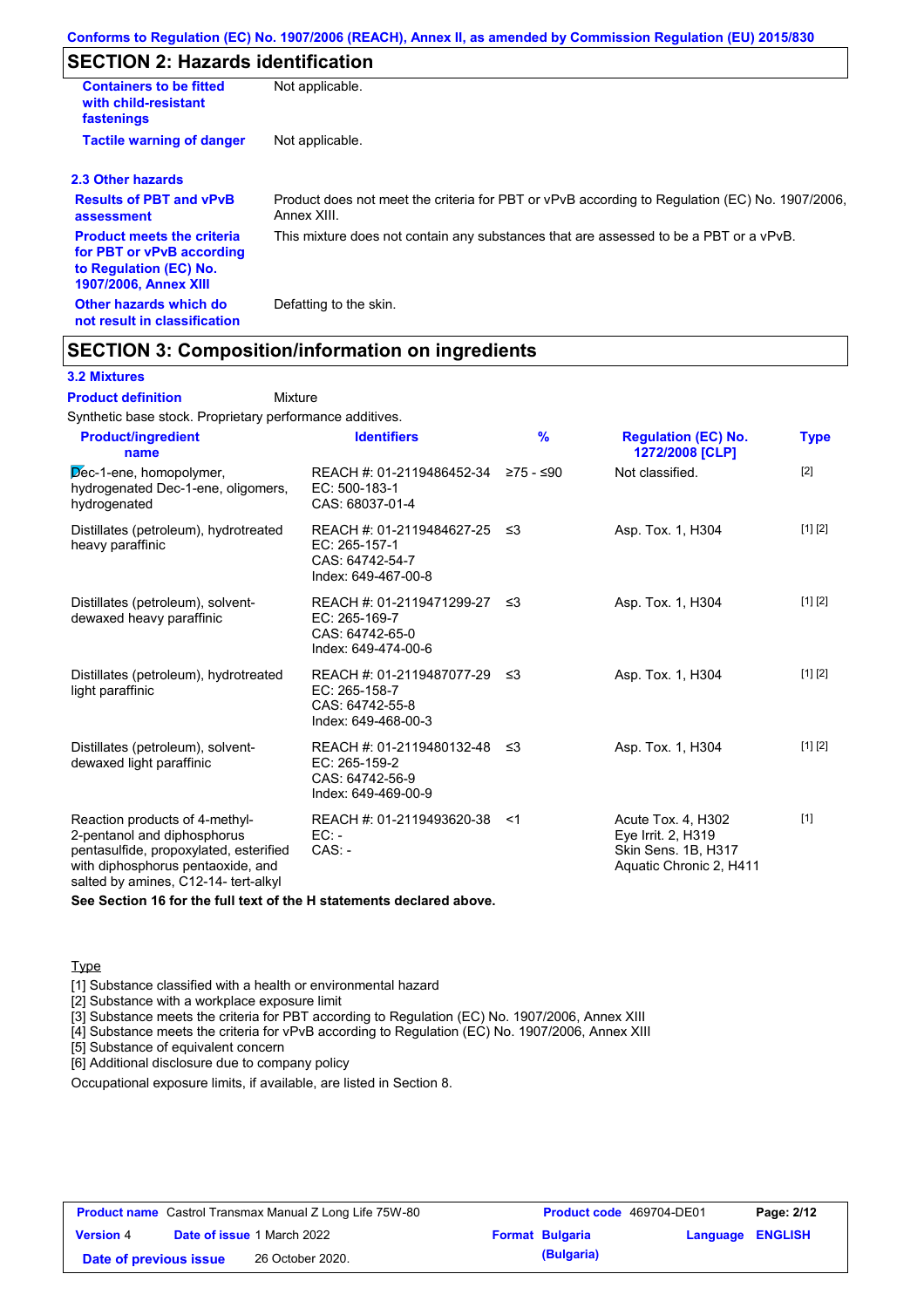## **SECTION 4: First aid measures**

| <b>4.1 Description of first aid measures</b> |                                                                                                                                                                                                                                         |
|----------------------------------------------|-----------------------------------------------------------------------------------------------------------------------------------------------------------------------------------------------------------------------------------------|
| <b>Eye contact</b>                           | In case of contact, immediately flush eyes with plenty of water for at least 15 minutes. Eyelids<br>should be held away from the eyeball to ensure thorough rinsing. Check for and remove any<br>contact lenses. Get medical attention. |
| <b>Skin contact</b>                          | Wash skin thoroughly with soap and water or use recognised skin cleanser. Remove<br>contaminated clothing and shoes. Wash clothing before reuse. Clean shoes thoroughly before<br>reuse. Get medical attention if irritation develops.  |
| <b>Inhalation</b>                            | If inhaled, remove to fresh air. Get medical attention if symptoms occur.                                                                                                                                                               |
| Ingestion                                    | Do not induce vomiting unless directed to do so by medical personnel. Get medical attention if<br>symptoms occur.                                                                                                                       |
| <b>Protection of first-aiders</b>            | No action shall be taken involving any personal risk or without suitable training.                                                                                                                                                      |

#### **4.2 Most important symptoms and effects, both acute and delayed**

See Section 11 for more detailed information on health effects and symptoms.

### **Potential acute health effects**

| <b>Inhalation</b>   | Vapour inhalation under ambient conditions is not normally a problem due to low vapour<br>pressure.               |
|---------------------|-------------------------------------------------------------------------------------------------------------------|
| <b>Ingestion</b>    | No known significant effects or critical hazards.                                                                 |
| <b>Skin contact</b> | Defatting to the skin. May cause skin dryness and irritation.                                                     |
| Eye contact         | No known significant effects or critical hazards.                                                                 |
|                     | Delayed and immediate effects as well as chronic effects from short and long-term exposure                        |
| <b>Inhalation</b>   | Overexposure to the inhalation of airborne droplets or aerosols may cause irritation of the<br>respiratory tract. |
| <b>Ingestion</b>    | Ingestion of large quantities may cause nausea and diarrhoea.                                                     |
| <b>Skin contact</b> | Prolonged or repeated contact can defat the skin and lead to irritation and/or dermatitis.                        |
| Eye contact         | Potential risk of transient stinging or redness if accidental eye contact occurs.                                 |

#### **4.3 Indication of any immediate medical attention and special treatment needed**

**Notes to physician** Treatment should in general be symptomatic and directed to relieving any effects.

## **SECTION 5: Firefighting measures**

| 5.1 Extinguishing media                                   |                                                                                                                                                                                                                                                                                                                                                                   |  |  |  |
|-----------------------------------------------------------|-------------------------------------------------------------------------------------------------------------------------------------------------------------------------------------------------------------------------------------------------------------------------------------------------------------------------------------------------------------------|--|--|--|
| <b>Suitable extinguishing</b><br>media                    | In case of fire, use foam, dry chemical or carbon dioxide extinguisher or spray.                                                                                                                                                                                                                                                                                  |  |  |  |
| <b>Unsuitable extinguishing</b><br>media                  | Do not use water jet. The use of a water jet may cause the fire to spread by splashing the<br>burning product.                                                                                                                                                                                                                                                    |  |  |  |
| 5.2 Special hazards arising from the substance or mixture |                                                                                                                                                                                                                                                                                                                                                                   |  |  |  |
| <b>Hazards from the</b><br>substance or mixture           | In a fire or if heated, a pressure increase will occur and the container may burst.                                                                                                                                                                                                                                                                               |  |  |  |
| <b>Hazardous combustion</b><br>products                   | Combustion products may include the following:<br>carbon oxides (CO, CO <sub>2</sub> ) (carbon monoxide, carbon dioxide)                                                                                                                                                                                                                                          |  |  |  |
| 5.3 Advice for firefighters                               |                                                                                                                                                                                                                                                                                                                                                                   |  |  |  |
| <b>Special precautions for</b><br>fire-fighters           | No action shall be taken involving any personal risk or without suitable training. Promptly<br>isolate the scene by removing all persons from the vicinity of the incident if there is a fire.                                                                                                                                                                    |  |  |  |
| <b>Special protective</b><br>equipment for fire-fighters  | Fire-fighters should wear appropriate protective equipment and self-contained breathing<br>apparatus (SCBA) with a full face-piece operated in positive pressure mode. Clothing for fire-<br>fighters (including helmets, protective boots and gloves) conforming to European standard EN<br>469 will provide a basic level of protection for chemical incidents. |  |  |  |

## **SECTION 6: Accidental release measures**

#### **6.1 Personal precautions, protective equipment and emergency procedures**

| For non-emergency<br>personnel                                 | No action shall be taken involving any personal risk or without suitable training. Evacuate<br>surrounding areas. Keep unnecessary and unprotected personnel from entering. Do not touch<br>or walk through spilt material. Floors may be slippery; use care to avoid falling. Put on<br>appropriate personal protective equipment. |                                 |          |                |
|----------------------------------------------------------------|-------------------------------------------------------------------------------------------------------------------------------------------------------------------------------------------------------------------------------------------------------------------------------------------------------------------------------------|---------------------------------|----------|----------------|
| For emergency responders                                       | If specialised clothing is required to deal with the spillage, take note of any information in<br>Section 8 on suitable and unsuitable materials. See also the information in "For non-<br>emergency personnel".                                                                                                                    |                                 |          |                |
| <b>Product name</b> Castrol Transmax Manual Z Long Life 75W-80 |                                                                                                                                                                                                                                                                                                                                     | <b>Product code</b> 469704-DE01 |          | Page: 3/12     |
| <b>Version 4</b><br>Date of issue 1 March 2022                 |                                                                                                                                                                                                                                                                                                                                     | <b>Format Bulgaria</b>          | Language | <b>ENGLISH</b> |
| Date of previous issue                                         | 26 October 2020.                                                                                                                                                                                                                                                                                                                    | (Bulgaria)                      |          |                |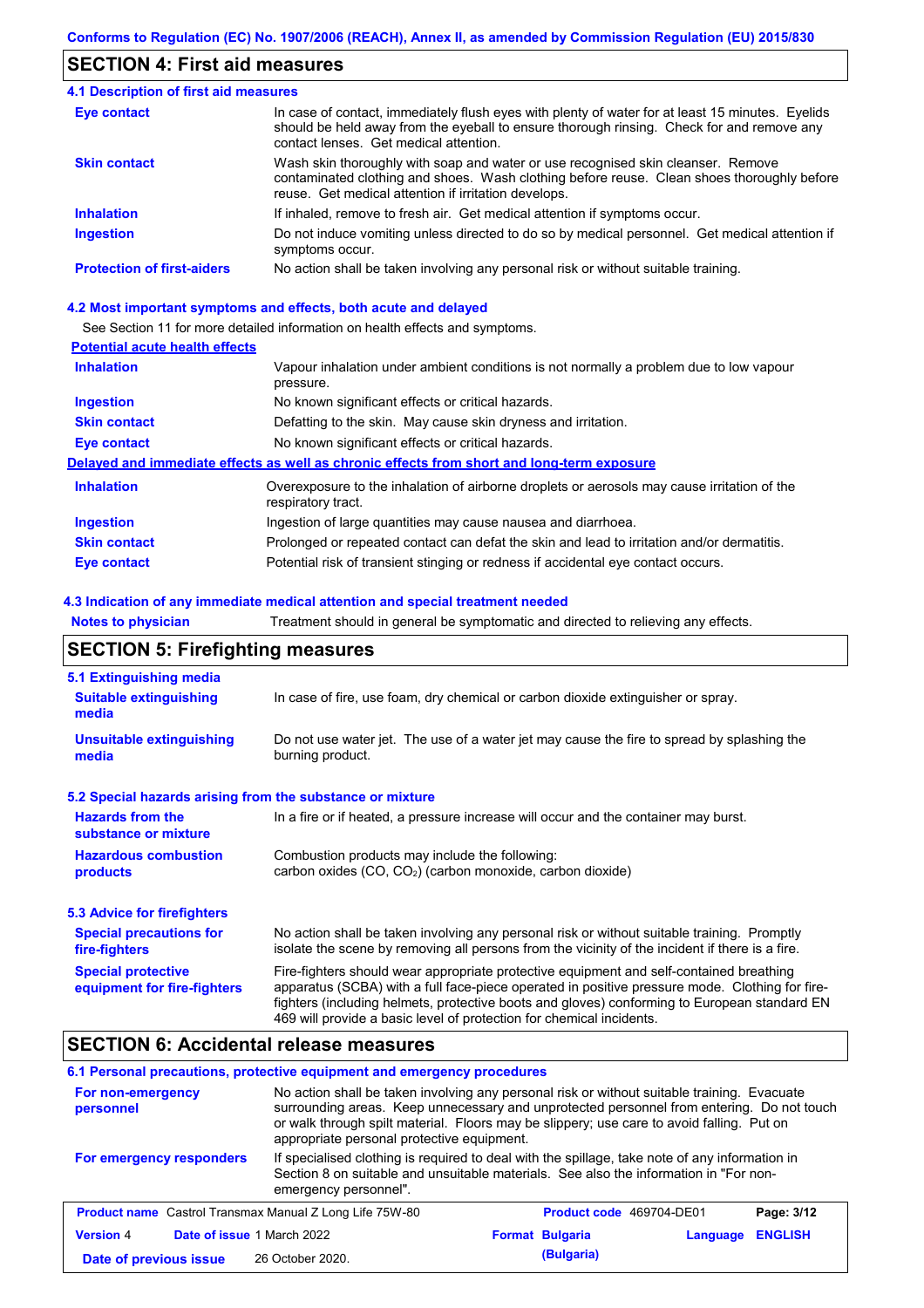## **SECTION 6: Accidental release measures**

| <b>6.2 Environmental</b><br>precautions   | Avoid dispersal of spilt material and runoff and contact with soil, waterways, drains and sewers.<br>Inform the relevant authorities if the product has caused environmental pollution (sewers,<br>waterways, soil or air).                                                                                                                                                                    |  |  |
|-------------------------------------------|------------------------------------------------------------------------------------------------------------------------------------------------------------------------------------------------------------------------------------------------------------------------------------------------------------------------------------------------------------------------------------------------|--|--|
|                                           | 6.3 Methods and material for containment and cleaning up                                                                                                                                                                                                                                                                                                                                       |  |  |
| <b>Small spill</b>                        | Stop leak if without risk. Move containers from spill area. Absorb with an inert material and<br>place in an appropriate waste disposal container. Dispose of via a licensed waste disposal<br>contractor.                                                                                                                                                                                     |  |  |
| <b>Large spill</b>                        | Stop leak if without risk. Move containers from spill area. Prevent entry into sewers, water<br>courses, basements or confined areas. Contain and collect spillage with non-combustible,<br>absorbent material e.g. sand, earth, vermiculite or diatomaceous earth and place in container<br>for disposal according to local regulations. Dispose of via a licensed waste disposal contractor. |  |  |
| 6.4 Reference to other<br><b>sections</b> | See Section 1 for emergency contact information.<br>See Section 5 for firefighting measures.<br>See Section 8 for information on appropriate personal protective equipment.<br>See Section 12 for environmental precautions.<br>See Section 13 for additional waste treatment information.                                                                                                     |  |  |
| -------                                   |                                                                                                                                                                                                                                                                                                                                                                                                |  |  |

## **SECTION 7: Handling and storage**

#### **7.1 Precautions for safe handling**

| <b>Protective measures</b>                                             | Put on appropriate personal protective equipment.                                                                                                                                                                                                                                                                                                                                                                                                                                        |
|------------------------------------------------------------------------|------------------------------------------------------------------------------------------------------------------------------------------------------------------------------------------------------------------------------------------------------------------------------------------------------------------------------------------------------------------------------------------------------------------------------------------------------------------------------------------|
| <b>Advice on general</b><br>occupational hygiene                       | Eating, drinking and smoking should be prohibited in areas where this material is handled,<br>stored and processed. Wash thoroughly after handling. Remove contaminated clothing and<br>protective equipment before entering eating areas. See also Section 8 for additional<br>information on hygiene measures.                                                                                                                                                                         |
| 7.2 Conditions for safe<br>storage, including any<br>incompatibilities | Store in accordance with local requlations. Store in a dry, cool and well-ventilated area, away<br>from incompatible materials (see Section 10). Keep away from heat and direct sunlight. Keep<br>container tightly closed and sealed until ready for use. Containers that have been opened must<br>be carefully resealed and kept upright to prevent leakage. Store and use only in equipment/<br>containers designed for use with this product. Do not store in unlabelled containers. |
| <b>Not suitable</b>                                                    | Prolonged exposure to elevated temperature                                                                                                                                                                                                                                                                                                                                                                                                                                               |
| 7.3 Specific end use(s)                                                |                                                                                                                                                                                                                                                                                                                                                                                                                                                                                          |

**Recommendations**

See section 1.2 and Exposure scenarios in annex, if applicable.

### **SECTION 8: Exposure controls/personal protection**

#### **8.1 Control parameters**

**Occupational exposure limits**

| <b>Product/ingredient name</b>                                             | <b>Exposure limit values</b>                                                                                                                                                                           |
|----------------------------------------------------------------------------|--------------------------------------------------------------------------------------------------------------------------------------------------------------------------------------------------------|
| Dec-1-ene, homopolymer, hydrogenated Dec-1-ene,<br>oligomers, hydrogenated | Ministry of Labour and Social Policy and the Ministry of Health -<br>Ordinance No 13/2003. (Bulgaria).<br>Limit value 8 hours: 10 mg/m <sup>3</sup> , (by benzene) 8 hours. Issued/Revised:<br>12/2006 |
| Distillates (petroleum), hydrotreated heavy paraffinic                     | Ministry of Labour and Social Policy and the Ministry of Health -<br>Ordinance No 13/2003. (Bulgaria).<br>Limit value 8 hours: 5 mg/m <sup>3</sup> 8 hours. Issued/Revised: 12/2006                    |
| Distillates (petroleum), solvent-dewaxed heavy<br>paraffinic               | Ministry of Labour and Social Policy and the Ministry of Health -<br>Ordinance No 13/2003. (Bulgaria).<br>Limit value 8 hours: 5 mg/m <sup>3</sup> 8 hours. Issued/Revised: 12/2006                    |
| Distillates (petroleum), hydrotreated light paraffinic                     | Ministry of Labour and Social Policy and the Ministry of Health -<br>Ordinance No 13/2003. (Bulgaria).<br>Limit value 8 hours: 5 mg/m <sup>3</sup> 8 hours. Issued/Revised: 12/2006                    |
| Distillates (petroleum), solvent-dewaxed light<br>paraffinic               | Ministry of Labour and Social Policy and the Ministry of Health -<br>Ordinance No 13/2003. (Bulgaria).<br>Limit value 8 hours: 5 mg/m <sup>3</sup> 8 hours. Issued/Revised: 12/2006                    |
|                                                                            | Whilet epocific OFLs for cortain components may be shown in this soction other components may be present in any mist                                                                                   |

Whilst specific OELs for certain components may be shown in this section, other components may be present in any mist, vapour or dust produced. Therefore, the specific OELs may not be applicable to the product as a whole and are provided for guidance only.

|                        | <b>Product name</b> Castrol Transmax Manual Z Long Life 75W-80 | <b>Product code</b> 469704-DE01 |                         | Page: 4/12 |
|------------------------|----------------------------------------------------------------|---------------------------------|-------------------------|------------|
| <b>Version 4</b>       | <b>Date of issue 1 March 2022</b>                              | <b>Format Bulgaria</b>          | <b>Language ENGLISH</b> |            |
| Date of previous issue | 26 October 2020.                                               | (Bulgaria)                      |                         |            |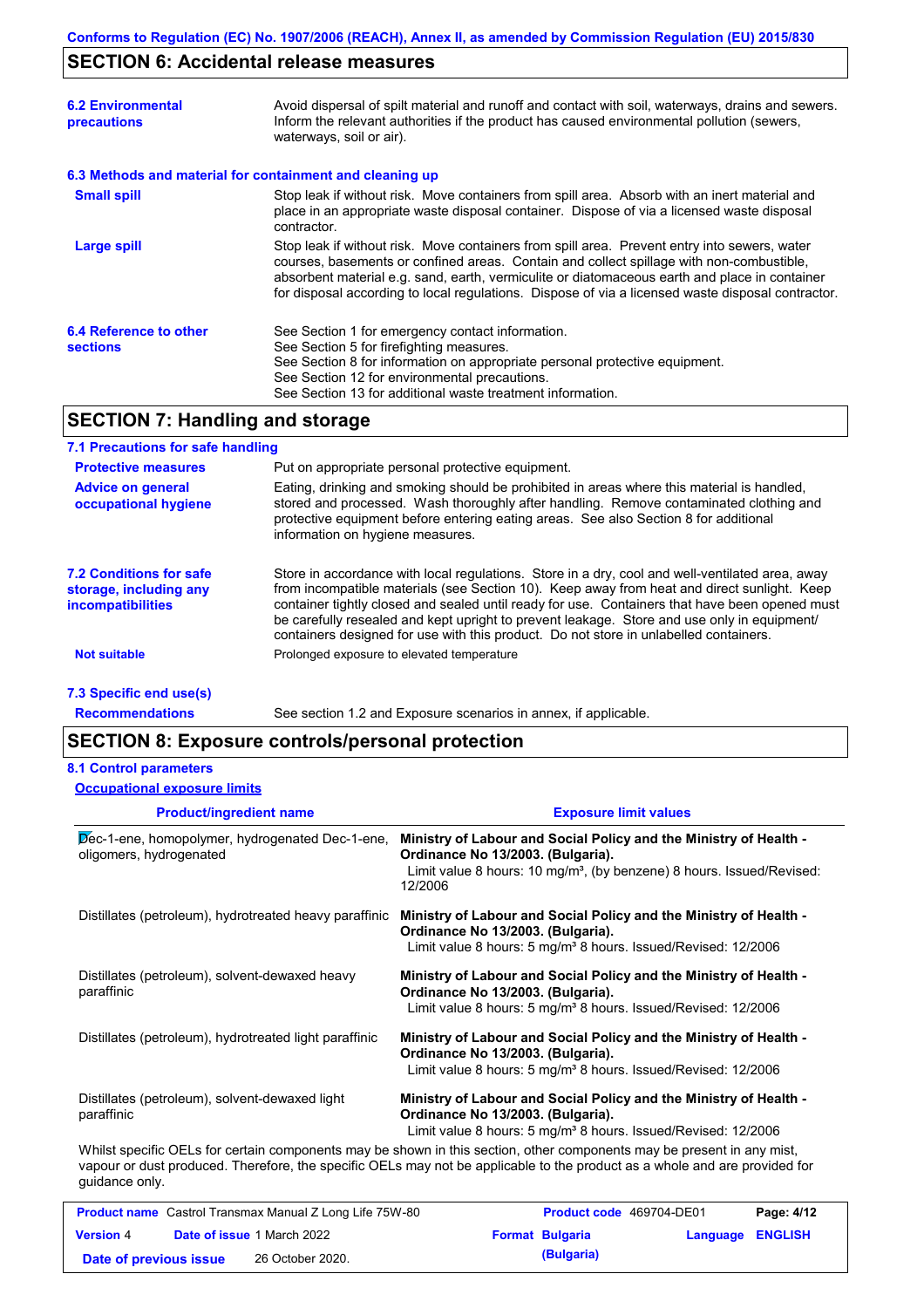# **SECTION 8: Exposure controls/personal protection**

| <b>Recommended monitoring</b><br>procedures                    |                                                           | If this product contains ingredients with exposure limits, personal, workplace atmosphere or<br>biological monitoring may be required to determine the effectiveness of the ventilation or other<br>control measures and/or the necessity to use respiratory protective equipment. Reference<br>should be made to monitoring standards, such as the following: European Standard EN 689<br>(Workplace atmospheres - Guidance for the assessment of exposure by inhalation to chemical<br>agents for comparison with limit values and measurement strategy) European Standard EN<br>14042 (Workplace atmospheres - Guide for the application and use of procedures for the<br>assessment of exposure to chemical and biological agents) European Standard EN 482<br>(Workplace atmospheres - General requirements for the performance of procedures for the<br>measurement of chemical agents) Reference to national guidance documents for methods for<br>the determination of hazardous substances will also be required. |                  |            |
|----------------------------------------------------------------|-----------------------------------------------------------|----------------------------------------------------------------------------------------------------------------------------------------------------------------------------------------------------------------------------------------------------------------------------------------------------------------------------------------------------------------------------------------------------------------------------------------------------------------------------------------------------------------------------------------------------------------------------------------------------------------------------------------------------------------------------------------------------------------------------------------------------------------------------------------------------------------------------------------------------------------------------------------------------------------------------------------------------------------------------------------------------------------------------|------------------|------------|
| <b>Derived No Effect Level</b><br>No DNELs/DMELs available.    |                                                           |                                                                                                                                                                                                                                                                                                                                                                                                                                                                                                                                                                                                                                                                                                                                                                                                                                                                                                                                                                                                                            |                  |            |
| <b>Predicted No Effect Concentration</b>                       |                                                           |                                                                                                                                                                                                                                                                                                                                                                                                                                                                                                                                                                                                                                                                                                                                                                                                                                                                                                                                                                                                                            |                  |            |
| No PNECs available                                             |                                                           |                                                                                                                                                                                                                                                                                                                                                                                                                                                                                                                                                                                                                                                                                                                                                                                                                                                                                                                                                                                                                            |                  |            |
| <b>8.2 Exposure controls</b>                                   |                                                           |                                                                                                                                                                                                                                                                                                                                                                                                                                                                                                                                                                                                                                                                                                                                                                                                                                                                                                                                                                                                                            |                  |            |
| <b>Appropriate engineering</b><br><b>controls</b>              | kept in good condition and properly maintained.           | Provide exhaust ventilation or other engineering controls to keep the relevant airborne<br>concentrations below their respective occupational exposure limits.<br>All activities involving chemicals should be assessed for their risks to health, to ensure<br>exposures are adequately controlled. Personal protective equipment should only be considered<br>after other forms of control measures (e.g. engineering controls) have been suitably evaluated.<br>Personal protective equipment should conform to appropriate standards, be suitable for use, be<br>Your supplier of personal protective equipment should be consulted for advice on selection and<br>appropriate standards. For further information contact your national organisation for standards.<br>The final choice of protective equipment will depend upon a risk assessment. It is important to<br>ensure that all items of personal protective equipment are compatible.                                                                       |                  |            |
| <b>Individual protection measures</b>                          |                                                           |                                                                                                                                                                                                                                                                                                                                                                                                                                                                                                                                                                                                                                                                                                                                                                                                                                                                                                                                                                                                                            |                  |            |
| <b>Hygiene measures</b>                                        |                                                           | Wash hands, forearms and face thoroughly after handling chemical products, before eating,<br>smoking and using the lavatory and at the end of the working period. Ensure that eyewash<br>stations and safety showers are close to the workstation location.                                                                                                                                                                                                                                                                                                                                                                                                                                                                                                                                                                                                                                                                                                                                                                |                  |            |
| <b>Respiratory protection</b>                                  | of the working conditions.                                | In case of insufficient ventilation, wear suitable respiratory equipment.<br>The correct choice of respiratory protection depends upon the chemicals being handled, the<br>conditions of work and use, and the condition of the respiratory equipment. Safety procedures<br>should be developed for each intended application. Respiratory protection equipment should<br>therefore be chosen in consultation with the supplier/manufacturer and with a full assessment                                                                                                                                                                                                                                                                                                                                                                                                                                                                                                                                                    |                  |            |
| <b>Eye/face protection</b><br><b>Skin protection</b>           | Safety glasses with side shields.                         |                                                                                                                                                                                                                                                                                                                                                                                                                                                                                                                                                                                                                                                                                                                                                                                                                                                                                                                                                                                                                            |                  |            |
| <b>Hand protection</b>                                         | <b>General Information:</b>                               |                                                                                                                                                                                                                                                                                                                                                                                                                                                                                                                                                                                                                                                                                                                                                                                                                                                                                                                                                                                                                            |                  |            |
|                                                                |                                                           | Because specific work environments and material handling practices vary, safety procedures<br>should be developed for each intended application. The correct choice of protective gloves<br>depends upon the chemicals being handled, and the conditions of work and use. Most gloves<br>provide protection for only a limited time before they must be discarded and replaced (even the<br>best chemically resistant gloves will break down after repeated chemical exposures).                                                                                                                                                                                                                                                                                                                                                                                                                                                                                                                                           |                  |            |
|                                                                | a full assessment of the working conditions.              | Gloves should be chosen in consultation with the supplier / manufacturer and taking account of                                                                                                                                                                                                                                                                                                                                                                                                                                                                                                                                                                                                                                                                                                                                                                                                                                                                                                                             |                  |            |
|                                                                | Recommended: Nitrile gloves.<br><b>Breakthrough time:</b> |                                                                                                                                                                                                                                                                                                                                                                                                                                                                                                                                                                                                                                                                                                                                                                                                                                                                                                                                                                                                                            |                  |            |
|                                                                |                                                           | Breakthrough time data are generated by glove manufacturers under laboratory test conditions<br>and represent how long a glove can be expected to provide effective permeation resistance. It<br>is important when following breakthrough time recommendations that actual workplace<br>conditions are taken into account. Always consult with your glove supplier for up-to-date<br>technical information on breakthrough times for the recommended glove type.<br>Our recommendations on the selection of gloves are as follows:                                                                                                                                                                                                                                                                                                                                                                                                                                                                                         |                  |            |
|                                                                | Continuous contact:                                       |                                                                                                                                                                                                                                                                                                                                                                                                                                                                                                                                                                                                                                                                                                                                                                                                                                                                                                                                                                                                                            |                  |            |
|                                                                | can be obtained.                                          | Gloves with a minimum breakthrough time of 240 minutes, or >480 minutes if suitable gloves<br>If suitable gloves are not available to offer that level of protection, gloves with shorter<br>breakthrough times may be acceptable as long as appropriate glove maintenance and                                                                                                                                                                                                                                                                                                                                                                                                                                                                                                                                                                                                                                                                                                                                             |                  |            |
| <b>Product name</b> Castrol Transmax Manual Z Long Life 75W-80 |                                                           | Product code 469704-DE01                                                                                                                                                                                                                                                                                                                                                                                                                                                                                                                                                                                                                                                                                                                                                                                                                                                                                                                                                                                                   |                  | Page: 5/12 |
| <b>Version 4</b><br><b>Date of issue 1 March 2022</b>          |                                                           | <b>Format Bulgaria</b>                                                                                                                                                                                                                                                                                                                                                                                                                                                                                                                                                                                                                                                                                                                                                                                                                                                                                                                                                                                                     | Language ENGLISH |            |
| Date of previous issue                                         | 26 October 2020.                                          | (Bulgaria)                                                                                                                                                                                                                                                                                                                                                                                                                                                                                                                                                                                                                                                                                                                                                                                                                                                                                                                                                                                                                 |                  |            |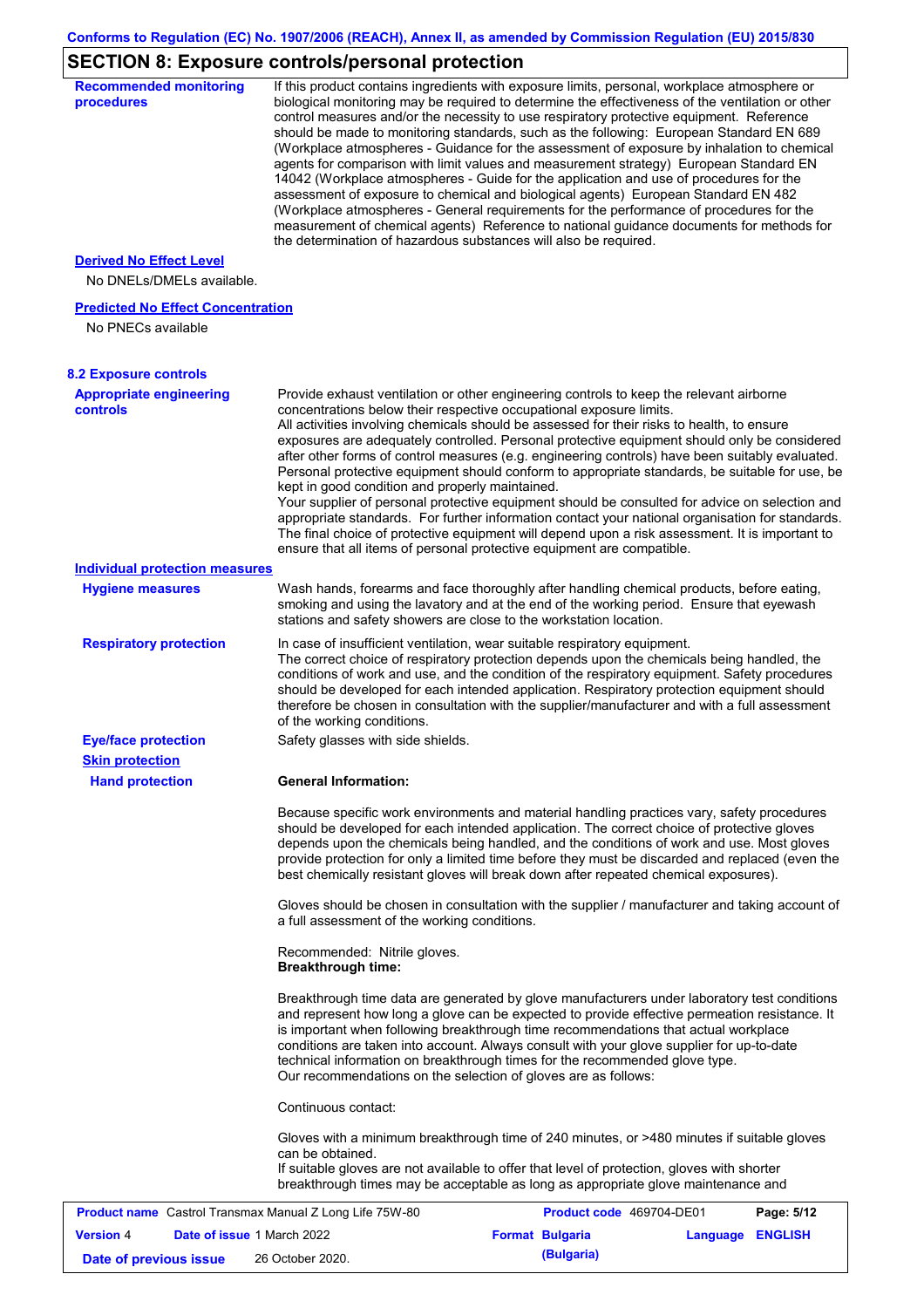## **SECTION 8: Exposure controls/personal protection**

replacement regimes are determined and adhered to.

Short-term / splash protection:

|                                           | Recommended breakthrough times as above.<br>It is recognised that for short-term, transient exposures, gloves with shorter breakthrough times<br>may commonly be used. Therefore, appropriate maintenance and replacement regimes must<br>be determined and rigorously followed.                                                                                                                                                                                                                                                                                                                                                                                                      |
|-------------------------------------------|---------------------------------------------------------------------------------------------------------------------------------------------------------------------------------------------------------------------------------------------------------------------------------------------------------------------------------------------------------------------------------------------------------------------------------------------------------------------------------------------------------------------------------------------------------------------------------------------------------------------------------------------------------------------------------------|
|                                           | <b>Glove Thickness:</b>                                                                                                                                                                                                                                                                                                                                                                                                                                                                                                                                                                                                                                                               |
|                                           | For general applications, we recommend gloves with a thickness typically greater than 0.35 mm.                                                                                                                                                                                                                                                                                                                                                                                                                                                                                                                                                                                        |
|                                           | It should be emphasised that glove thickness is not necessarily a good predictor of glove<br>resistance to a specific chemical, as the permeation efficiency of the glove will be dependent<br>on the exact composition of the glove material. Therefore, glove selection should also be based<br>on consideration of the task requirements and knowledge of breakthrough times.<br>Glove thickness may also vary depending on the glove manufacturer, the glove type and the<br>glove model. Therefore, the manufacturers' technical data should always be taken into account<br>to ensure selection of the most appropriate glove for the task.                                     |
|                                           | Note: Depending on the activity being conducted, gloves of varying thickness may be required<br>for specific tasks. For example:                                                                                                                                                                                                                                                                                                                                                                                                                                                                                                                                                      |
|                                           | • Thinner gloves (down to 0.1 mm or less) may be required where a high degree of manual<br>dexterity is needed. However, these gloves are only likely to give short duration protection and<br>would normally be just for single use applications, then disposed of.                                                                                                                                                                                                                                                                                                                                                                                                                  |
|                                           | • Thicker gloves (up to 3 mm or more) may be required where there is a mechanical (as well<br>as a chemical) risk i.e. where there is abrasion or puncture potential.                                                                                                                                                                                                                                                                                                                                                                                                                                                                                                                 |
| <b>Skin and body</b>                      | Use of protective clothing is good industrial practice.<br>Personal protective equipment for the body should be selected based on the task being<br>performed and the risks involved and should be approved by a specialist before handling this<br>product.<br>Cotton or polyester/cotton overalls will only provide protection against light superficial<br>contamination that will not soak through to the skin. Overalls should be laundered on a regular<br>basis. When the risk of skin exposure is high (e.g. when cleaning up spillages or if there is a<br>risk of splashing) then chemical resistant aprons and/or impervious chemical suits and boots<br>will be required. |
| <b>Refer to standards:</b>                | Respiratory protection: EN 529<br>Gloves: EN 420, EN 374<br>Eye protection: EN 166<br>Filtering half-mask: EN 149<br>Filtering half-mask with valve: EN 405<br>Half-mask: EN 140 plus filter<br>Full-face mask: EN 136 plus filter<br>Particulate filters: EN 143<br>Gas/combined filters: EN 14387                                                                                                                                                                                                                                                                                                                                                                                   |
| <b>Environmental exposure</b><br>controls | Emissions from ventilation or work process equipment should be checked to ensure they<br>comply with the requirements of environmental protection legislation. In some cases, fume<br>scrubbers, filters or engineering modifications to the process equipment will be necessary to<br>reduce emissions to acceptable levels.                                                                                                                                                                                                                                                                                                                                                         |

# **SECTION 9: Physical and chemical properties**

The conditions of measurement of all properties are at standard temperature and pressure unless otherwise indicated.

#### **9.1 Information on basic physical and chemical properties**

| <b>Appearance</b>                   |                 |
|-------------------------------------|-----------------|
| <b>Physical state</b>               | Liquid.         |
| <b>Colour</b>                       | Blue.           |
| <b>Odour</b>                        | Not available.  |
| <b>Odour threshold</b>              | Not available.  |
| рH                                  | Mot applicable. |
| <b>Melting point/freezing point</b> | Not available.  |

|                        | <b>Product name</b> Castrol Transmax Manual Z Long Life 75W-80 | <b>Product code</b> 469704-DE01 |                         | Page: 6/12 |
|------------------------|----------------------------------------------------------------|---------------------------------|-------------------------|------------|
| <b>Version 4</b>       | <b>Date of issue 1 March 2022</b>                              | <b>Format Bulgaria</b>          | <b>Language ENGLISH</b> |            |
| Date of previous issue | 26 October 2020.                                               | (Bulgaria)                      |                         |            |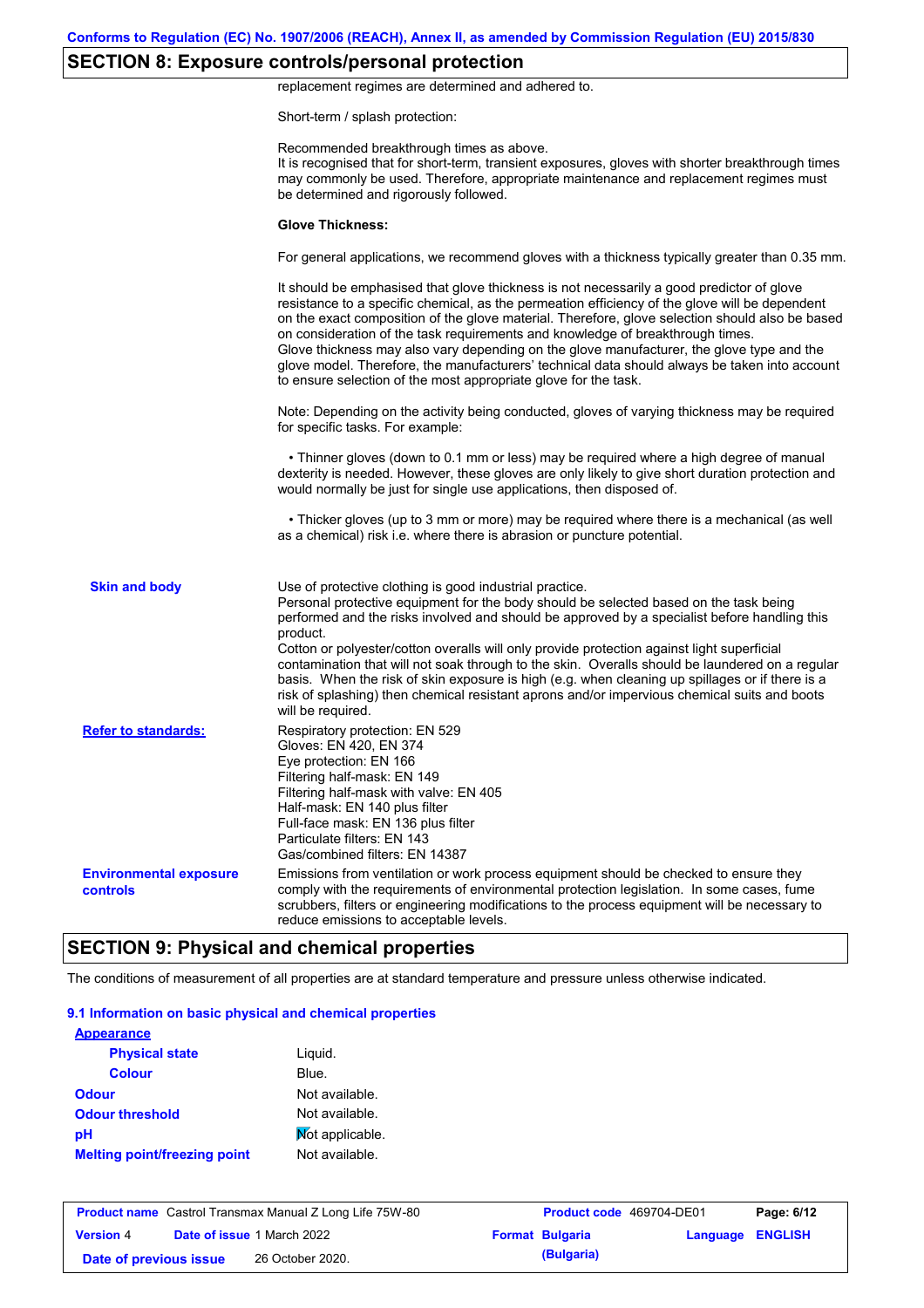## **SECTION 9: Physical and chemical properties**

| Initial boiling point and boiling<br>range             | Not available.                        |
|--------------------------------------------------------|---------------------------------------|
| <b>Pour point</b>                                      | -57 °C                                |
| <b>Flash point</b>                                     | Open cup: >180°C (>356°F) [Cleveland] |
| <b>Evaporation rate</b>                                | Not available.                        |
| Flammability (solid, gas)                              | Not available.                        |
| <b>Upper/lower flammability or</b><br>explosive limits | Not available.                        |

**Vapour pressure**

Not available.

 $\mathbf{r}$ 

|                                                                                                                                                       |                                                                                                           | Vapour Pressure at 20°C |            |                    | Vapour pressure at 50°C |                            |               |
|-------------------------------------------------------------------------------------------------------------------------------------------------------|-----------------------------------------------------------------------------------------------------------|-------------------------|------------|--------------------|-------------------------|----------------------------|---------------|
|                                                                                                                                                       | <b>Ingredient name</b>                                                                                    | mm Hg                   | kPa        | <b>Method</b>      | mm<br>Hg                | kPa                        | <b>Method</b> |
|                                                                                                                                                       | Dec-1-ene,<br>homopolymer,<br>hydrogenated                                                                | 0                       | 0          | ASTM E<br>1194-87  |                         |                            |               |
|                                                                                                                                                       | Distillates (petroleum),<br>hydrotreated heavy<br>paraffinic                                              | < 0.08                  | < 0.011    | <b>ASTM D 5191</b> |                         |                            |               |
|                                                                                                                                                       | Distillates (petroleum),<br>solvent-dewaxed<br>heavy paraffinic                                           | < 0.08                  | < 0.011    | <b>ASTM D 5191</b> |                         |                            |               |
|                                                                                                                                                       | Distillates (petroleum),<br>hydrotreated light<br>paraffinic                                              | < 0.08                  | < 0.011    | <b>ASTM D 5191</b> |                         |                            |               |
|                                                                                                                                                       | Distillates (petroleum),<br>solvent-dewaxed light<br>paraffinic                                           | < 0.08                  | < 0.011    | <b>ASTM D 5191</b> |                         |                            |               |
| <b>Vapour density</b>                                                                                                                                 | Not available.                                                                                            |                         |            |                    |                         |                            |               |
| <b>Relative density</b>                                                                                                                               | Not available.                                                                                            |                         |            |                    |                         |                            |               |
| <b>Density</b>                                                                                                                                        | <1000 kg/m <sup>3</sup> (<1 g/cm <sup>3</sup> ) at 15 <sup>°</sup> C                                      |                         |            |                    |                         |                            |               |
| <b>Solubility(ies)</b>                                                                                                                                | insoluble in water.                                                                                       |                         |            |                    |                         |                            |               |
| <b>Partition coefficient: n-octanol/</b><br>water                                                                                                     | Mot applicable.                                                                                           |                         |            |                    |                         |                            |               |
| <b>Auto-ignition temperature</b>                                                                                                                      | <b>Ingredient name</b>                                                                                    |                         | °C         | °F                 |                         | <b>Method</b>              |               |
|                                                                                                                                                       | Dec-1-ene, homopolymer,<br>hydrogenated                                                                   |                         | 343 to 369 |                    |                         | 649.4 to 696.2 ASTM D 2159 |               |
| <b>Decomposition temperature</b>                                                                                                                      | Not available.                                                                                            |                         |            |                    |                         |                            |               |
| <b>Viscosity</b>                                                                                                                                      | Kinematic: 53.9 mm <sup>2</sup> /s (53.9 cSt) at 40°C<br>Kinematic: 9 mm <sup>2</sup> /s (9 cSt) at 100°C |                         |            |                    |                         |                            |               |
|                                                                                                                                                       |                                                                                                           |                         |            |                    |                         |                            |               |
|                                                                                                                                                       | Not available.                                                                                            |                         |            |                    |                         |                            |               |
|                                                                                                                                                       | Not available.                                                                                            |                         |            |                    |                         |                            |               |
|                                                                                                                                                       |                                                                                                           |                         |            |                    |                         |                            |               |
|                                                                                                                                                       | Mot applicable.                                                                                           |                         |            |                    |                         |                            |               |
| <b>Explosive properties</b><br><b>Oxidising properties</b><br><b>Particle characteristics</b><br><b>Median particle size</b><br>9.2 Other information |                                                                                                           |                         |            |                    |                         |                            |               |

| <b>SLCTION TV. Stability and reactivity</b>                    |                                                                                                                                                                         |  |                          |          |                |  |
|----------------------------------------------------------------|-------------------------------------------------------------------------------------------------------------------------------------------------------------------------|--|--------------------------|----------|----------------|--|
| <b>10.1 Reactivity</b>                                         | No specific test data available for this product. Refer to Conditions to avoid and Incompatible<br>materials for additional information.                                |  |                          |          |                |  |
| <b>10.2 Chemical stability</b>                                 | The product is stable.                                                                                                                                                  |  |                          |          |                |  |
| <b>10.3 Possibility of</b><br>hazardous reactions              | Under normal conditions of storage and use, hazardous reactions will not occur.<br>Under normal conditions of storage and use, hazardous polymerisation will not occur. |  |                          |          |                |  |
| <b>10.4 Conditions to avoid</b>                                | Avoid all possible sources of ignition (spark or flame).                                                                                                                |  |                          |          |                |  |
| 10.5 Incompatible materials                                    | Reactive or incompatible with the following materials: oxidising materials.                                                                                             |  |                          |          |                |  |
| <b>Product name</b> Castrol Transmax Manual Z Long Life 75W-80 |                                                                                                                                                                         |  | Product code 469704-DE01 |          | Page: 7/12     |  |
| <b>Version 4</b><br><b>Date of issue 1 March 2022</b>          |                                                                                                                                                                         |  | <b>Format Bulgaria</b>   | Language | <b>ENGLISH</b> |  |
| (Bulgaria)<br>26 October 2020.<br>Date of previous issue       |                                                                                                                                                                         |  |                          |          |                |  |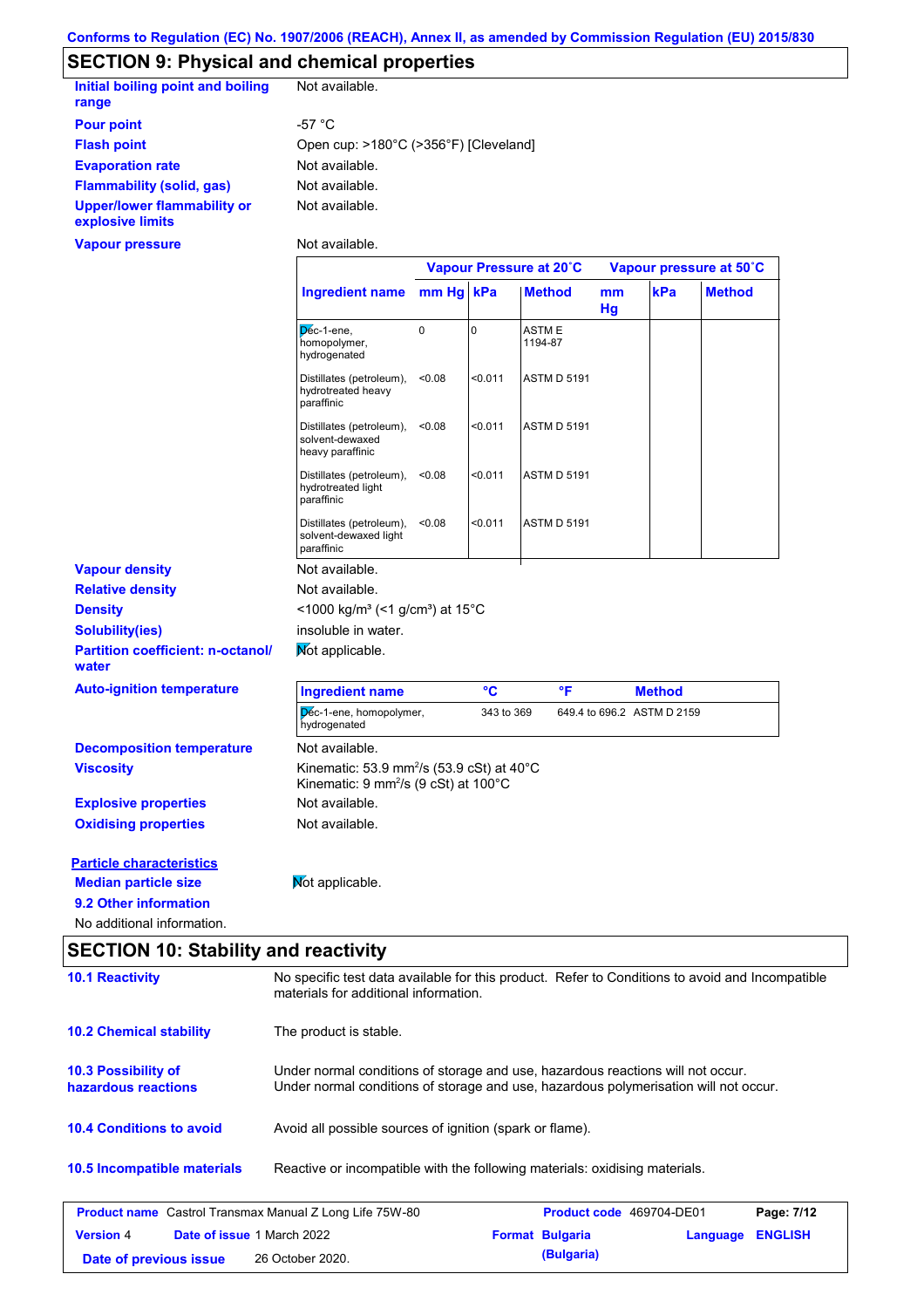## **SECTION 10: Stability and reactivity**

**10.6 Hazardous decomposition products** Under normal conditions of storage and use, hazardous decomposition products should not be produced.

## **SECTION 11: Toxicological information**

### **11.1 Information on toxicological effects**

### **Acute toxicity estimates**

| <b>Product/ingredient name</b>                                                                                                      |                                                                                                     | Oral (mg/<br>kg)                                                                                                            | <b>Dermal</b><br>(mg/kg) | <b>Inhalation</b><br>(gases)<br>(ppm) | <b>Inhalation</b><br>(vapours)<br>(mg/l) | <b>Inhalation</b><br>(dusts)<br>and mists)<br>(mg/l) |  |  |
|-------------------------------------------------------------------------------------------------------------------------------------|-----------------------------------------------------------------------------------------------------|-----------------------------------------------------------------------------------------------------------------------------|--------------------------|---------------------------------------|------------------------------------------|------------------------------------------------------|--|--|
| Amines, C12-14-alkyl, reaction products with<br>hexanol, phosphorus oxide (P2O5), phosphorus<br>sulphide (P2S5) and propylene oxide | 500                                                                                                 | N/A                                                                                                                         | N/A                      | N/A                                   | N/A                                      |                                                      |  |  |
| <b>Information on likely</b>                                                                                                        |                                                                                                     | Routes of entry anticipated: Dermal, Inhalation.                                                                            |                          |                                       |                                          |                                                      |  |  |
| routes of exposure                                                                                                                  |                                                                                                     |                                                                                                                             |                          |                                       |                                          |                                                      |  |  |
| <b>Potential acute health effects</b>                                                                                               |                                                                                                     |                                                                                                                             |                          |                                       |                                          |                                                      |  |  |
| <b>Inhalation</b>                                                                                                                   | Vapour inhalation under ambient conditions is not normally a problem due to low vapour<br>pressure. |                                                                                                                             |                          |                                       |                                          |                                                      |  |  |
| <b>Ingestion</b>                                                                                                                    | No known significant effects or critical hazards.                                                   |                                                                                                                             |                          |                                       |                                          |                                                      |  |  |
| <b>Skin contact</b>                                                                                                                 | Defatting to the skin. May cause skin dryness and irritation.                                       |                                                                                                                             |                          |                                       |                                          |                                                      |  |  |
| <b>Eye contact</b>                                                                                                                  | No known significant effects or critical hazards.                                                   |                                                                                                                             |                          |                                       |                                          |                                                      |  |  |
| Symptoms related to the physical, chemical and toxicological characteristics                                                        |                                                                                                     |                                                                                                                             |                          |                                       |                                          |                                                      |  |  |
| <b>Inhalation</b>                                                                                                                   |                                                                                                     | May be harmful by inhalation if exposure to vapour, mists or fumes resulting from thermal<br>decomposition products occurs. |                          |                                       |                                          |                                                      |  |  |
| <b>Ingestion</b>                                                                                                                    | No specific data.                                                                                   |                                                                                                                             |                          |                                       |                                          |                                                      |  |  |
| <b>Skin contact</b>                                                                                                                 | Adverse symptoms may include the following:<br><i>irritation</i><br>dryness<br>cracking             |                                                                                                                             |                          |                                       |                                          |                                                      |  |  |
| <b>Eye contact</b>                                                                                                                  | No specific data.                                                                                   |                                                                                                                             |                          |                                       |                                          |                                                      |  |  |
| Delayed and immediate effects as well as chronic effects from short and long-term exposure                                          |                                                                                                     |                                                                                                                             |                          |                                       |                                          |                                                      |  |  |
| <b>Inhalation</b>                                                                                                                   | respiratory tract.                                                                                  | Overexposure to the inhalation of airborne droplets or aerosols may cause irritation of the                                 |                          |                                       |                                          |                                                      |  |  |
| <b>Ingestion</b>                                                                                                                    |                                                                                                     | Ingestion of large quantities may cause nausea and diarrhoea.                                                               |                          |                                       |                                          |                                                      |  |  |
| <b>Skin contact</b>                                                                                                                 | Prolonged or repeated contact can defat the skin and lead to irritation and/or dermatitis.          |                                                                                                                             |                          |                                       |                                          |                                                      |  |  |
| <b>Eye contact</b>                                                                                                                  | Potential risk of transient stinging or redness if accidental eye contact occurs.                   |                                                                                                                             |                          |                                       |                                          |                                                      |  |  |
| <b>Potential chronic health effects</b>                                                                                             |                                                                                                     |                                                                                                                             |                          |                                       |                                          |                                                      |  |  |
| General                                                                                                                             | No known significant effects or critical hazards.                                                   |                                                                                                                             |                          |                                       |                                          |                                                      |  |  |
| <b>Carcinogenicity</b>                                                                                                              | No known significant effects or critical hazards.                                                   |                                                                                                                             |                          |                                       |                                          |                                                      |  |  |
| <b>Mutagenicity</b>                                                                                                                 | No known significant effects or critical hazards.                                                   |                                                                                                                             |                          |                                       |                                          |                                                      |  |  |
| <b>Developmental effects</b>                                                                                                        | No known significant effects or critical hazards.                                                   |                                                                                                                             |                          |                                       |                                          |                                                      |  |  |
| <b>Fertility effects</b>                                                                                                            |                                                                                                     | No known significant effects or critical hazards.                                                                           |                          |                                       |                                          |                                                      |  |  |

## **SECTION 12: Ecological information**

| <b>12.1 Toxicity</b>         |                             |
|------------------------------|-----------------------------|
| <b>Environmental hazards</b> | Not classified as dangerous |

#### **12.2 Persistence and degradability**

Not expected to be rapidly degradable.

#### **12.3 Bioaccumulative potential**

This product is not expected to bioaccumulate through food chains in the environment.

| <b>12.4 Mobility in soil</b>                                  |                                                                      |
|---------------------------------------------------------------|----------------------------------------------------------------------|
| <b>Soil/water partition</b><br>coefficient (K <sub>oc</sub> ) | Not available.                                                       |
| <b>Mobility</b>                                               | Spillages may penetrate the soil causing ground water contamination. |

| <b>Product name</b> Castrol Transmax Manual Z Long Life 75W-80 |  | <b>Product code</b> 469704-DE01   |  | Page: 8/12             |                  |  |
|----------------------------------------------------------------|--|-----------------------------------|--|------------------------|------------------|--|
| <b>Version 4</b>                                               |  | <b>Date of issue 1 March 2022</b> |  | <b>Format Bulgaria</b> | Language ENGLISH |  |
| Date of previous issue                                         |  | 26 October 2020.                  |  | (Bulgaria)             |                  |  |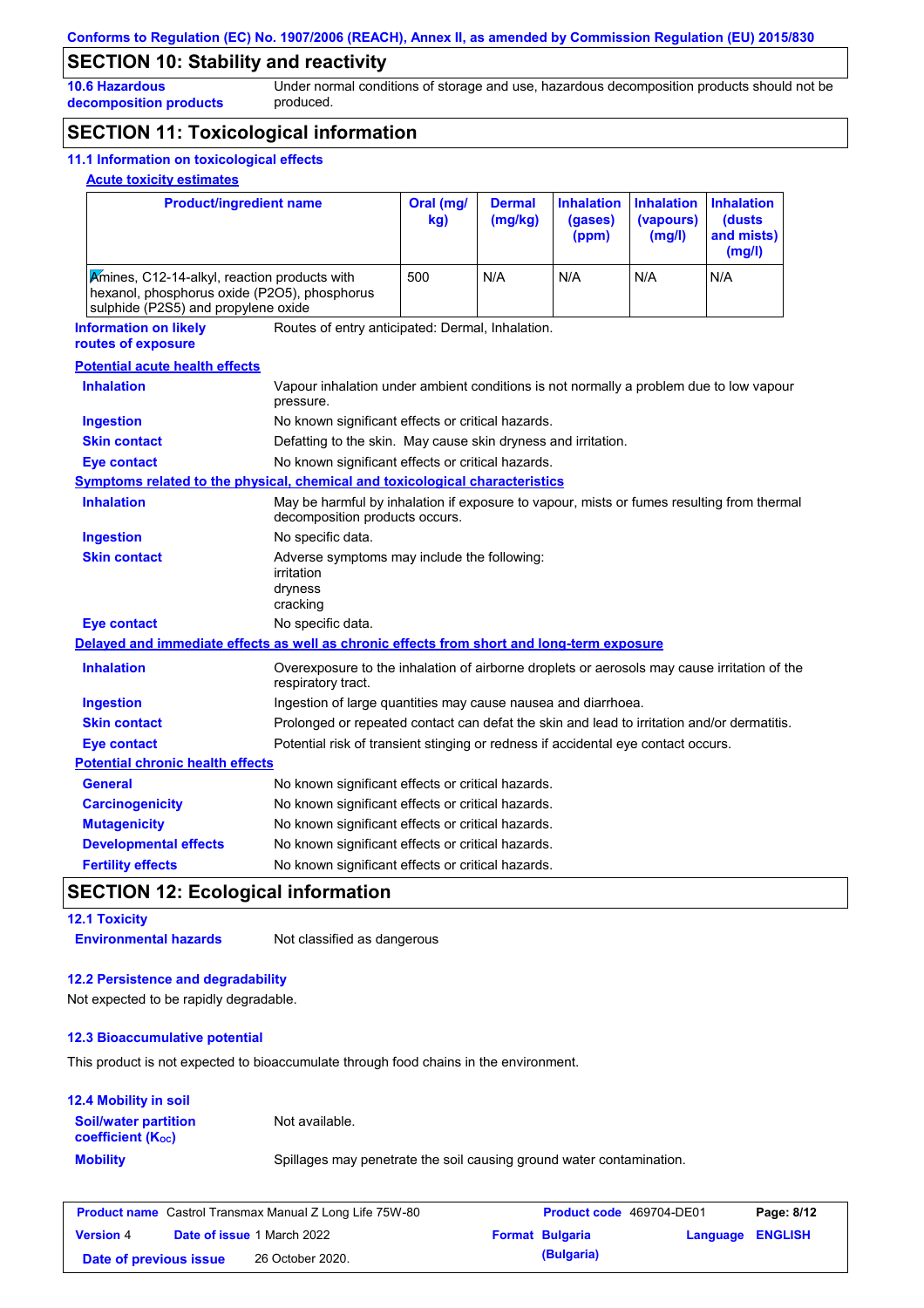| Conforms to Regulation (EC) No. 1907/2006 (REACH), Annex II, as amended by Commission Regulation (EU) 2015/830 |  |
|----------------------------------------------------------------------------------------------------------------|--|
|----------------------------------------------------------------------------------------------------------------|--|

### **SECTION 12: Ecological information**

**12.5 Results of PBT and vPvB assessment**

Product does not meet the criteria for PBT or vPvB according to Regulation (EC) No. 1907/2006, Annex XIII.

#### **12.6 Other adverse effects**

**Other ecological information**

Spills may form a film on water surfaces causing physical damage to organisms. Oxygen transfer could also be impaired.

#### **SECTION 13: Disposal considerations**

#### **European waste catalogue (EWC) Hazardous waste** Yes. Where possible, arrange for product to be recycled. Dispose of via an authorised person/ licensed waste disposal contractor in accordance with local regulations. **Methods of disposal 13.1 Waste treatment methods Product Waste code Waste designation** 13 02 06\* synthetic engine, gear and lubricating oils

However, deviation from the intended use and/or the presence of any potential contaminants may require an alternative waste disposal code to be assigned by the end user.

#### **Packaging**

| <b>Methods of disposal</b> | Where possible, arrange for product to be recycled. Dispose of via an authorised person/<br>licensed waste disposal contractor in accordance with local regulations.                                                                    |
|----------------------------|-----------------------------------------------------------------------------------------------------------------------------------------------------------------------------------------------------------------------------------------|
| <b>Special precautions</b> | This material and its container must be disposed of in a safe way. Empty containers or liners<br>may retain some product residues. Avoid dispersal of spilt material and runoff and contact with<br>soil, waterways, drains and sewers. |
| <b>References</b>          | Commission 2014/955/EU<br>Directive 2008/98/EC                                                                                                                                                                                          |

### **SECTION 14: Transport information**

|                                                | <b>ADR/RID</b> | <b>ADN</b>     | <b>IMDG</b>    | <b>IATA</b>    |
|------------------------------------------------|----------------|----------------|----------------|----------------|
| 14.1 UN number                                 | Not regulated. | Not regulated. | Not regulated. | Not regulated. |
| 14.2 UN proper<br>shipping name                |                |                |                |                |
| <b>14.3 Transport</b><br>hazard class(es)      |                |                |                |                |
| 14.4 Packing<br>group                          |                |                |                |                |
| 14.5<br><b>Environmental</b><br><b>hazards</b> | No.            | No.            | No.            | No.            |
| <b>Additional</b><br>information               |                |                |                |                |

**14.6 Special precautions for user** Not available.

**14.7 Transport in bulk according to IMO instruments**

Not available.

**Product name** Castrol Transmax Manual Z Long Life 75W-80 **Product code** 469704-DE01 **Page: 9/12 Version** 4 **Date of issue** 1 March 2022 **Date of previous issue** 26 October 2020.

| <b>Product code</b> 469704-DE01 |                  | Page: 9/12 |  |
|---------------------------------|------------------|------------|--|
| Format Bulgaria                 | Language ENGLISH |            |  |
| (Bulgaria)                      |                  |            |  |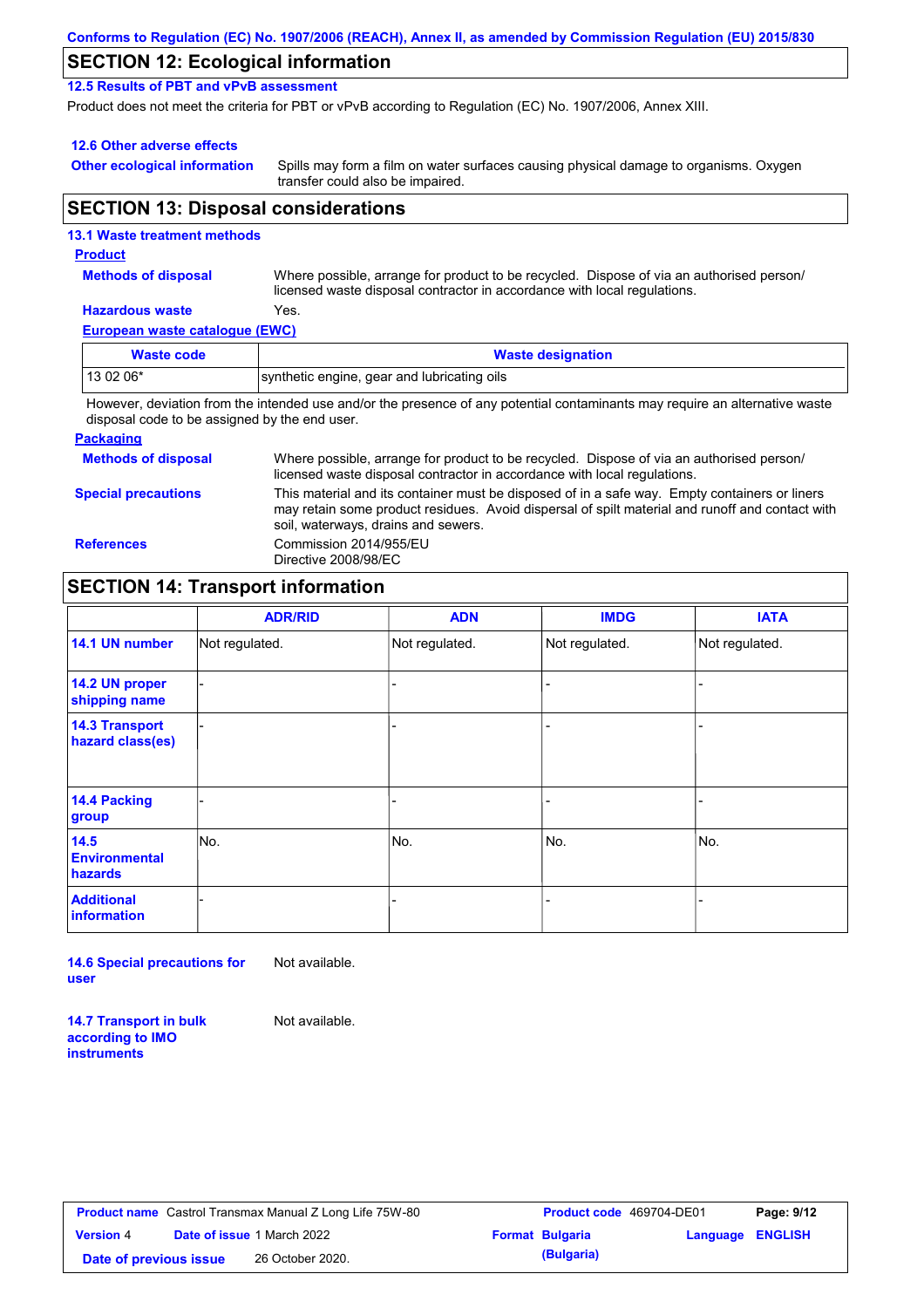## **SECTION 15: Regulatory information**

|                                                                                                                                                          | 15.1 Safety, health and environmental regulations/legislation specific for the substance or mixture                                                                                       |
|----------------------------------------------------------------------------------------------------------------------------------------------------------|-------------------------------------------------------------------------------------------------------------------------------------------------------------------------------------------|
| EU Regulation (EC) No. 1907/2006 (REACH)                                                                                                                 |                                                                                                                                                                                           |
|                                                                                                                                                          | <b>Annex XIV - List of substances subject to authorisation</b>                                                                                                                            |
| <b>Annex XIV</b>                                                                                                                                         |                                                                                                                                                                                           |
| None of the components are listed.                                                                                                                       |                                                                                                                                                                                           |
| <b>Substances of very high concern</b>                                                                                                                   |                                                                                                                                                                                           |
| None of the components are listed.                                                                                                                       |                                                                                                                                                                                           |
| EU Requlation (EC) No. 1907/2006 (REACH)                                                                                                                 |                                                                                                                                                                                           |
| <b>Annex XVII - Restrictions</b><br>on the manufacture,<br>placing on the market<br>and use of certain<br>dangerous substances,<br>mixtures and articles | Not applicable.                                                                                                                                                                           |
| <b>Other regulations</b>                                                                                                                                 |                                                                                                                                                                                           |
| <b>REACH Status</b>                                                                                                                                      | The company, as identified in Section 1, sells this product in the EU in compliance with the<br>current requirements of REACH.                                                            |
| <b>United States inventory</b><br>(TSCA 8b)                                                                                                              | All components are active or exempted.                                                                                                                                                    |
| <b>Australia inventory (AIIC)</b>                                                                                                                        | All components are listed or exempted.                                                                                                                                                    |
| <b>Canada inventory</b>                                                                                                                                  | All components are listed or exempted.                                                                                                                                                    |
| <b>China inventory (IECSC)</b>                                                                                                                           | All components are listed or exempted.                                                                                                                                                    |
| <b>Japan inventory (CSCL)</b>                                                                                                                            | At least one component is not listed.                                                                                                                                                     |
| <b>Korea inventory (KECI)</b>                                                                                                                            | All components are listed or exempted.                                                                                                                                                    |
| <b>Philippines inventory</b><br>(PICCS)                                                                                                                  | At least one component is not listed.                                                                                                                                                     |
| <b>Taiwan Chemical</b><br><b>Substances Inventory</b><br>(TCSI)                                                                                          | All components are listed or exempted.                                                                                                                                                    |
| Ozone depleting substances (1005/2009/EU)<br>Not listed.                                                                                                 |                                                                                                                                                                                           |
| Prior Informed Consent (PIC) (649/2012/EU)                                                                                                               |                                                                                                                                                                                           |
| Not listed.                                                                                                                                              |                                                                                                                                                                                           |
| <b>Persistent Organic Pollutants</b><br>Not listed.                                                                                                      |                                                                                                                                                                                           |
| <b>EU</b> - Water framework directive - Priority substances<br>None of the components are listed.                                                        |                                                                                                                                                                                           |
| <b>Seveso Directive</b>                                                                                                                                  |                                                                                                                                                                                           |
| This product is not controlled under the Seveso Directive.                                                                                               |                                                                                                                                                                                           |
| <b>15.2 Chemical safety</b><br>assessment                                                                                                                | A Chemical Safety Assessment has been carried out for one or more of the substances within<br>this mixture. A Chemical Safety Assessment has not been carried out for the mixture itself. |

# **SECTION 16: Other information**

| <b>Abbreviations and acronyms</b> | ADN = European Provisions concerning the International Carriage of Dangerous Goods by<br>Inland Waterway |
|-----------------------------------|----------------------------------------------------------------------------------------------------------|
|                                   | ADR = The European Agreement concerning the International Carriage of Dangerous Goods by                 |
|                                   | Road                                                                                                     |
|                                   | $ATE =$ Acute Toxicity Estimate                                                                          |
|                                   | <b>BCF</b> = Bioconcentration Factor                                                                     |
|                                   | CAS = Chemical Abstracts Service                                                                         |
|                                   | CLP = Classification, Labelling and Packaging Regulation [Regulation (EC) No. 1272/2008]                 |
|                                   | CSA = Chemical Safety Assessment                                                                         |
|                                   | CSR = Chemical Safety Report                                                                             |
|                                   | DMEL = Derived Minimal Effect Level                                                                      |
|                                   | DNEL = Derived No Effect Level                                                                           |
|                                   | EINECS = European Inventory of Existing Commercial chemical Substances                                   |
|                                   | ES = Exposure Scenario                                                                                   |

| <b>Product name</b> Castrol Transmax Manual Z Long Life 75W-80 |  |                                   | <b>Product code</b> 469704-DE01 | Page: 10/12            |                         |  |
|----------------------------------------------------------------|--|-----------------------------------|---------------------------------|------------------------|-------------------------|--|
| <b>Version</b> 4                                               |  | <b>Date of issue 1 March 2022</b> |                                 | <b>Format Bulgaria</b> | <b>Language ENGLISH</b> |  |
| Date of previous issue                                         |  | 26 October 2020.                  |                                 | (Bulgaria)             |                         |  |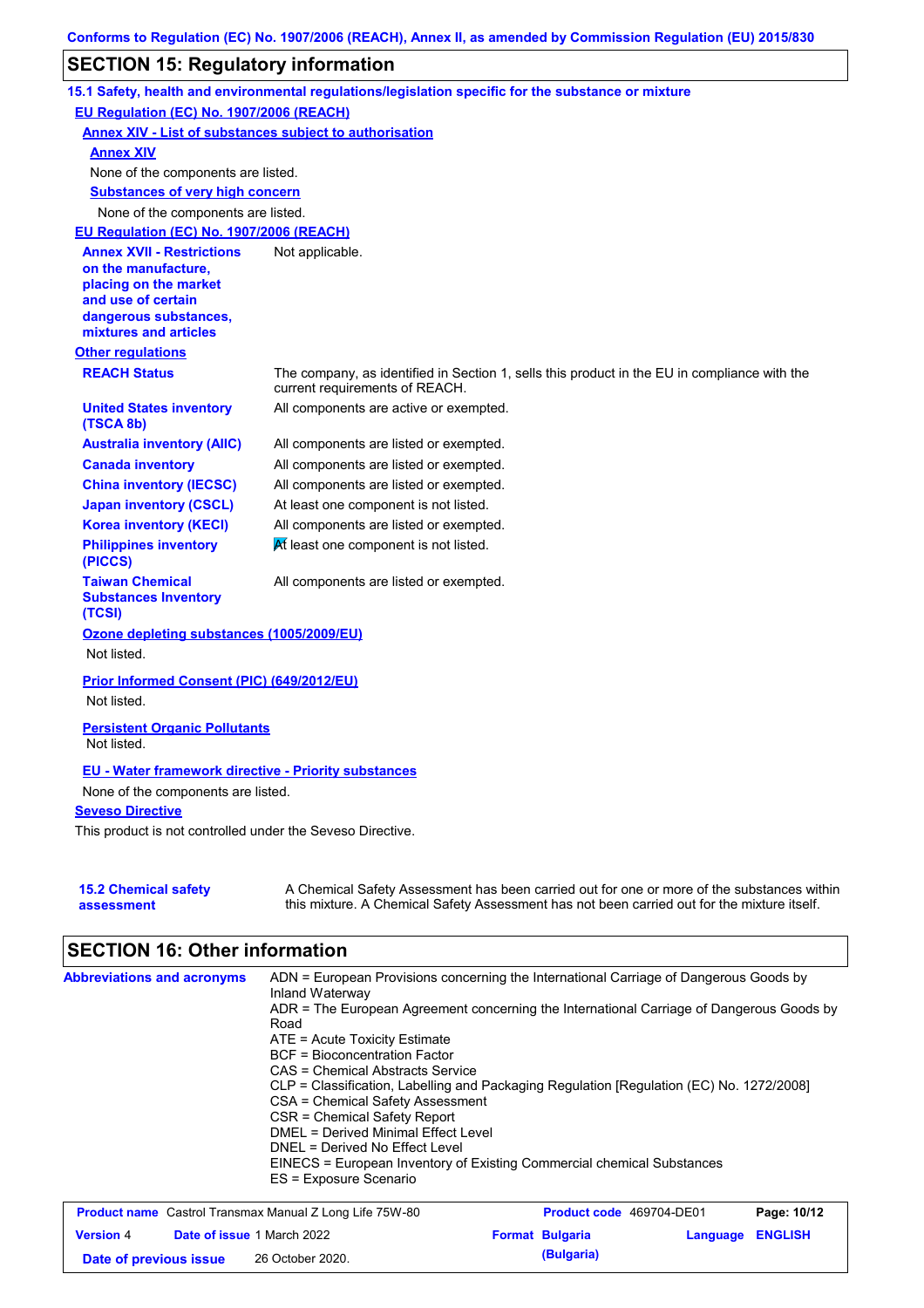### **SECTION 16: Other information**

| EUH statement = CLP-specific Hazard statement                                           |
|-----------------------------------------------------------------------------------------|
| EWC = European Waste Catalogue                                                          |
| GHS = Globally Harmonized System of Classification and Labelling of Chemicals           |
| IATA = International Air Transport Association                                          |
| IBC = Intermediate Bulk Container                                                       |
| <b>IMDG</b> = International Maritime Dangerous Goods                                    |
| LogPow = logarithm of the octanol/water partition coefficient                           |
| MARPOL = International Convention for the Prevention of Pollution From Ships, 1973 as   |
| modified by the Protocol of 1978. ("Marpol" = marine pollution)                         |
| OECD = Organisation for Economic Co-operation and Development                           |
| PBT = Persistent, Bioaccumulative and Toxic                                             |
| <b>PNEC</b> = Predicted No Effect Concentration                                         |
| REACH = Registration, Evaluation, Authorisation and Restriction of Chemicals Regulation |
| [Regulation (EC) No. 1907/2006]                                                         |
| RID = The Regulations concerning the International Carriage of Dangerous Goods by Rail  |
| <b>RRN = REACH Registration Number</b>                                                  |
| SADT = Self-Accelerating Decomposition Temperature                                      |
| SVHC = Substances of Very High Concern                                                  |
| STOT-RE = Specific Target Organ Toxicity - Repeated Exposure                            |
| STOT-SE = Specific Target Organ Toxicity - Single Exposure                              |
| TWA = Time weighted average                                                             |
| $UN = United Nations$                                                                   |
| $UVCB = Complex\;hydrocarbon\; substance$                                               |
| VOC = Volatile Organic Compound                                                         |
| vPvB = Very Persistent and Very Bioaccumulative                                         |
| Varies = may contain one or more of the following 64741-88-4 / RRN 01-2119488706-23.    |
| 64741-89-5 / RRN 01-2119487067-30, 64741-95-3 / RRN 01-2119487081-40, 64741-96-4/ RRN   |
| 01-2119483621-38, 64742-01-4 / RRN 01-2119488707-21, 64742-44-5 / RRN                   |
| 01-2119985177-24, 64742-45-6, 64742-52-5 / RRN 01-2119467170-45, 64742-53-6 / RRN       |
| 01-2119480375-34, 64742-54-7 / RRN 01-2119484627-25, 64742-55-8 / RRN                   |
| 01-2119487077-29, 64742-56-9 / RRN 01-2119480132-48, 64742-57-0 / RRN                   |
| 01-2119489287-22, 64742-58-1, 64742-62-7 / RRN 01-2119480472-38, 64742-63-8,            |
| 64742-65-0 / RRN 01-2119471299-27, 64742-70-7 / RRN 01-2119487080-42, 72623-85-9 /      |
| RRN 01-2119555262-43, 72623-86-0 / RRN 01-2119474878-16, 72623-87-1 / RRN               |
| 01-2119474889-13                                                                        |

#### **Procedure used to derive the classification according to Regulation (EC) No. 1272/2008 [CLP/GHS]**

| <b>Classification</b>                                  |                                                                                          | <b>Justification</b>                                                                                                                                                                                                 |  |
|--------------------------------------------------------|------------------------------------------------------------------------------------------|----------------------------------------------------------------------------------------------------------------------------------------------------------------------------------------------------------------------|--|
| Not classified.                                        |                                                                                          |                                                                                                                                                                                                                      |  |
| <b>Full text of abbreviated H</b><br><b>statements</b> | $\cancel{100}$<br>H304<br>H317<br>H319<br>H411                                           | Harmful if swallowed.<br>May be fatal if swallowed and enters airways.<br>May cause an allergic skin reaction.<br>Causes serious eye irritation.<br>Toxic to aquatic life with long lasting effects.                 |  |
| <b>Full text of classifications</b><br>[CLP/GHS]       | <b>Acute Tox. 4</b><br>Aquatic Chronic 2<br>Asp. Tox. 1<br>Eye Irrit. 2<br>Skin Sens, 1B | <b>ACUTE TOXICITY - Category 4</b><br>LONG-TERM (CHRONIC) AQUATIC HAZARD - Category 2<br><b>ASPIRATION HAZARD - Category 1</b><br>SERIOUS EYE DAMAGE/EYE IRRITATION - Category 2<br>SKIN SENSITISATION - Category 1B |  |
| <b>History</b>                                         |                                                                                          |                                                                                                                                                                                                                      |  |
| Date of issue/Date of<br><b>revision</b>               | 01/03/2022.                                                                              |                                                                                                                                                                                                                      |  |
| Date of previous issue                                 | 26/10/2020.                                                                              |                                                                                                                                                                                                                      |  |
| <b>Prepared by</b>                                     | <b>Product Stewardship</b>                                                               |                                                                                                                                                                                                                      |  |

**Indicates information that has changed from previously issued version.**

#### **Notice to reader**

All reasonably practicable steps have been taken to ensure this data sheet and the health, safety and environmental information contained in it is accurate as of the date specified below. No warranty or representation, express or implied is made as to the accuracy or completeness of the data and information in this data sheet.

The data and advice given apply when the product is sold for the stated application or applications. You should not use the product other than for the stated application or applications without seeking advice from BP Group.

It is the user's obligation to evaluate and use this product safely and to comply with all applicable laws and regulations. The BP Group shall not be responsible for any damage or injury resulting from use, other than the stated product use of the material, from any failure to adhere to recommendations, or from any hazards inherent in the nature of the material. Purchasers of the product for supply to a third party for use at work, have a duty to take all necessary steps to ensure that any person handling or using the product is provided with the information in this sheet. Employers have a duty to tell employees and others who may be affected of any hazards described in this sheet and of any precautions that should be taken. You can contact the BP Group to

| <b>Product name</b> Castrol Transmax Manual Z Long Life 75W-80 |  |                                   | <b>Product code</b> 469704-DE01 |                        | Page: 11/12             |  |
|----------------------------------------------------------------|--|-----------------------------------|---------------------------------|------------------------|-------------------------|--|
| <b>Version 4</b>                                               |  | <b>Date of issue 1 March 2022</b> |                                 | <b>Format Bulgaria</b> | <b>Language ENGLISH</b> |  |
| Date of previous issue                                         |  | 26 October 2020.                  |                                 | (Bulgaria)             |                         |  |